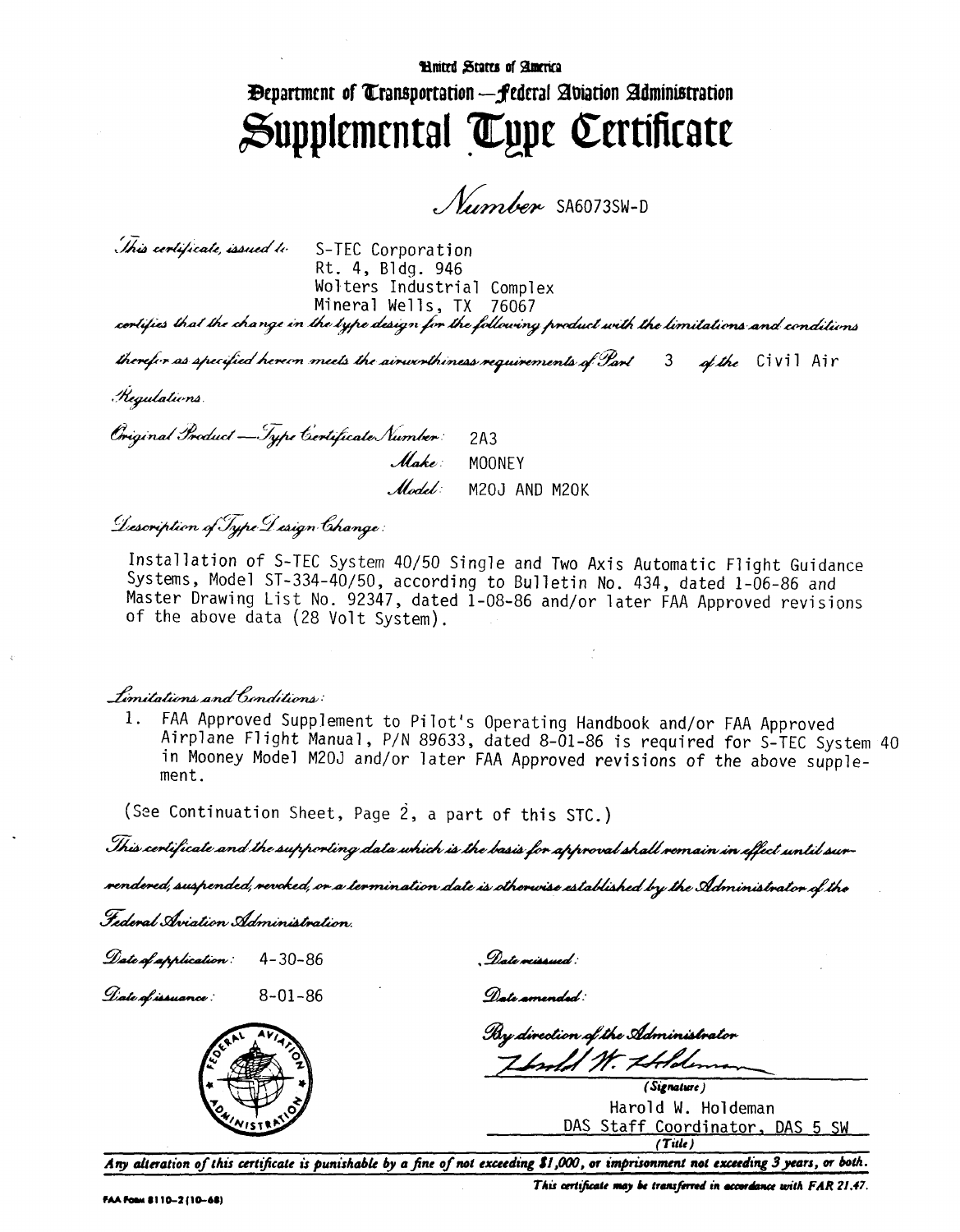## Hnited States of America Bepartment of Transportation— federal Aviation Administration  $\mathfrak{Supplemental}$  Type Certificate

## (Continuation £heet)

Number SA6073SW-D

Limitations and Conditions (con't)

- 2. FAA Approved Supplement to Pilot's Operating Handbook and/or FAA Approved Airplane Flight Manual, P/N 89634, dated 8-01-86 is required for S-TEC System 50 in Mooney Model M20J and/or later FAA Approved revisions of the above supplement.
- 3. FAA Approved Supplement to Pilot's Operating Handbook and/or FAA Approved Airplane Flight Manual, P/N 89680, dated 8-01-86 is required for S-TEC System 40 in Mooney Model M20K and/or later FAA Approved revisions of the above supplement.
- 4. FAA Approved Supplement to Pilot's Operating Handbook and/or FAA Approved Airplane Flight Manual, P/N 89681, dated 8-01-86 is required for S-TEC System 50 in Mooney Model M20K and/or later FAA Approved revisions of the above supplement.
- 5. Compatability of this modification with other previously approved modifications must be determined by the installer.

*Any alteration of this certificate is punishable by a fine of not exceeding Si,OOP, or imprisonment not exceeding 3 years, or both.*

FAA FORM 8110-2-1 (10-69) **This certificate may be transferred in accordance with FAR 21.47.**